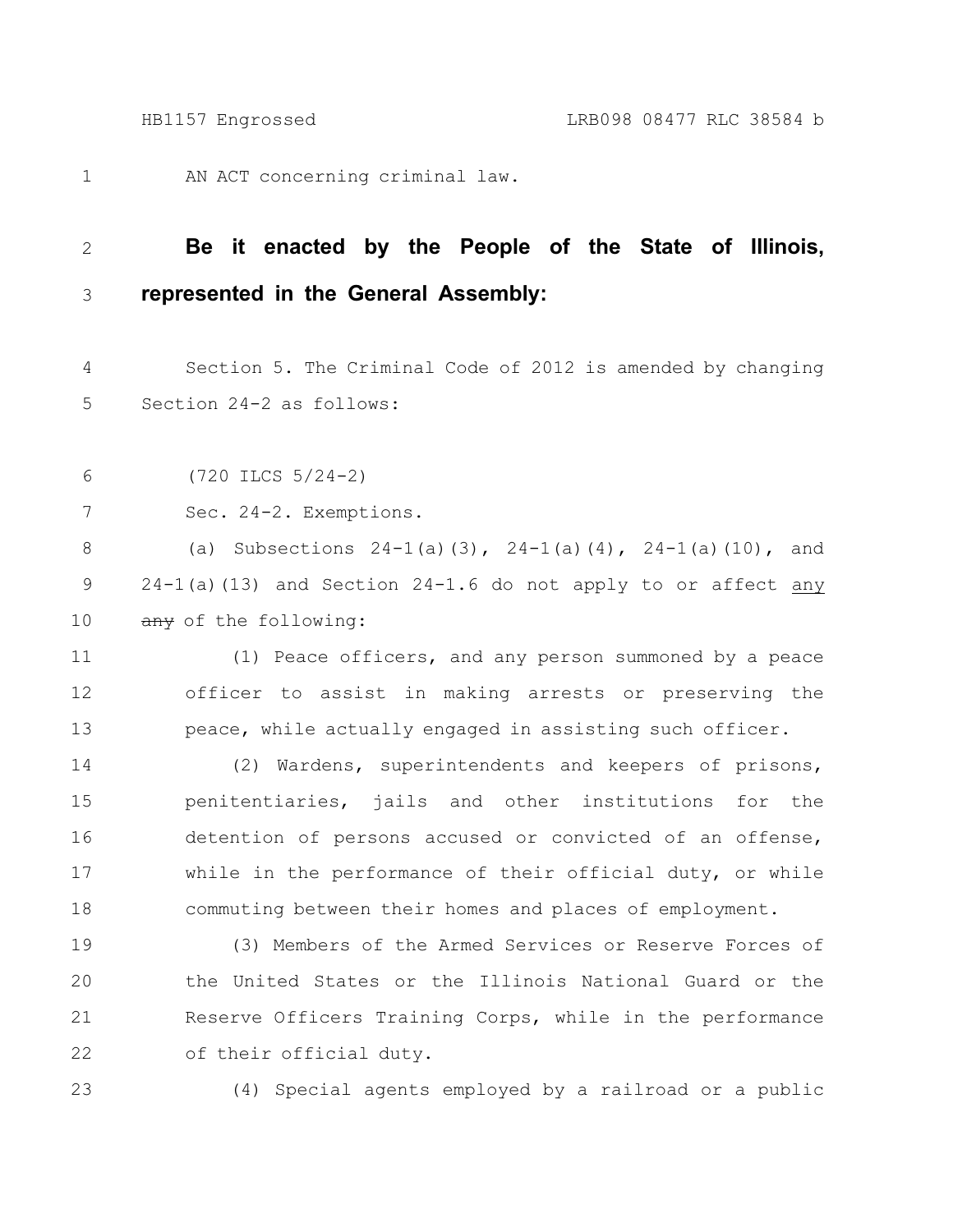HB1157 Engrossed - 2 - LRB098 08477 RLC 38584 b

utility to perform police functions, and guards of armored car companies, while actually engaged in the performance of the duties of their employment or commuting between their homes and places of employment; and watchmen while actually engaged in the performance of the duties of their employment. 1 2 3 4 5 6

(5) Persons licensed as private security contractors, private detectives, or private alarm contractors, or employed by an agency certified by the Department of Financial and Professional Regulation, if their duties include the carrying of a weapon under the provisions of the Private Detective, Private Alarm, Private Security, Fingerprint Vendor, and Locksmith Act of 2004, while actually engaged in the performance of the duties of their employment or commuting between their homes and places of employment, provided that such commuting is accomplished within one hour from departure from home or place of employment, as the case may be. A person shall be considered eligible for this exemption if he or she has completed the required 20 hours of training for a private security contractor, private detective, or private alarm contractor, or employee of a licensed agency and 20 hours of required firearm training, and has been issued a firearm control card by the Department of Financial and Professional Regulation. Conditions for the renewal of firearm control cards issued under the provisions of this 7 8 9 10 11 12 13 14 15 16 17 18 19 20 21 22 23 24 25 26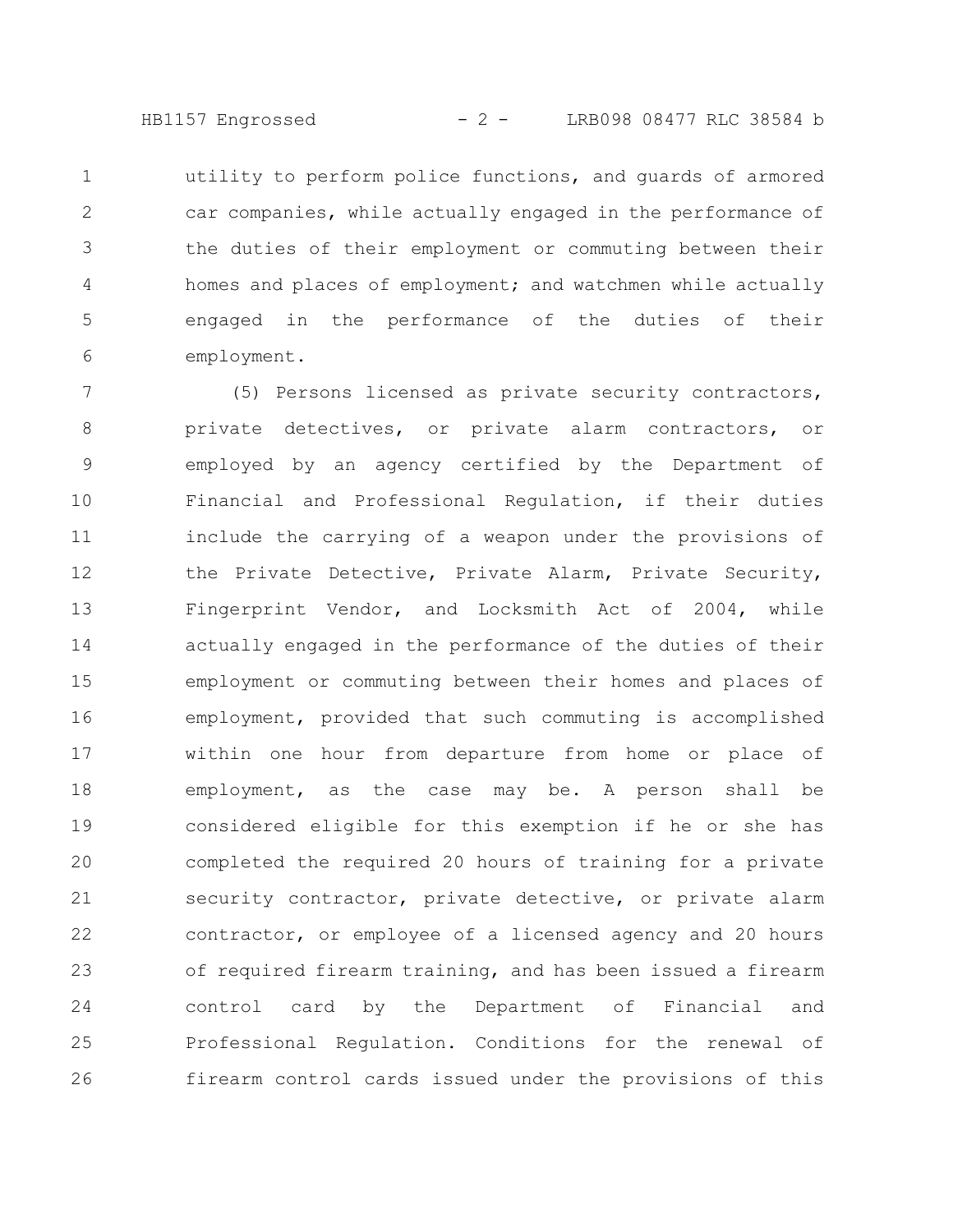HB1157 Engrossed - 3 - LRB098 08477 RLC 38584 b

Section shall be the same as for those cards issued under the provisions of the Private Detective, Private Alarm, Private Security, Fingerprint Vendor, and Locksmith Act of 2004. The firearm control card shall be carried by the private security contractor, private detective, or private alarm contractor, or employee of the licensed agency at all times when he or she is in possession of a concealable weapon. 1 2 3 4 5 6 7 8

(6) Any person regularly employed in a commercial or industrial operation as a security guard for the protection of persons employed and private property related to such commercial or industrial operation, while actually engaged in the performance of his or her duty or traveling between sites or properties belonging to the employer, and who, as a security guard, is a member of a security force of at least 5 persons registered with the Department of Financial and Professional Regulation; provided that such security guard has successfully completed a course of study, approved by and supervised by the Department of Financial and Professional Regulation, consisting of not less than 40 hours of training that includes the theory of law enforcement, liability for acts, and the handling of weapons. A person shall be considered eligible for this exemption if he or she has completed the required 20 hours of training for a security officer and 20 hours of required firearm training, and has been issued a firearm control 9 10 11 12 13 14 15 16 17 18 19 20 21 22 23 24 25 26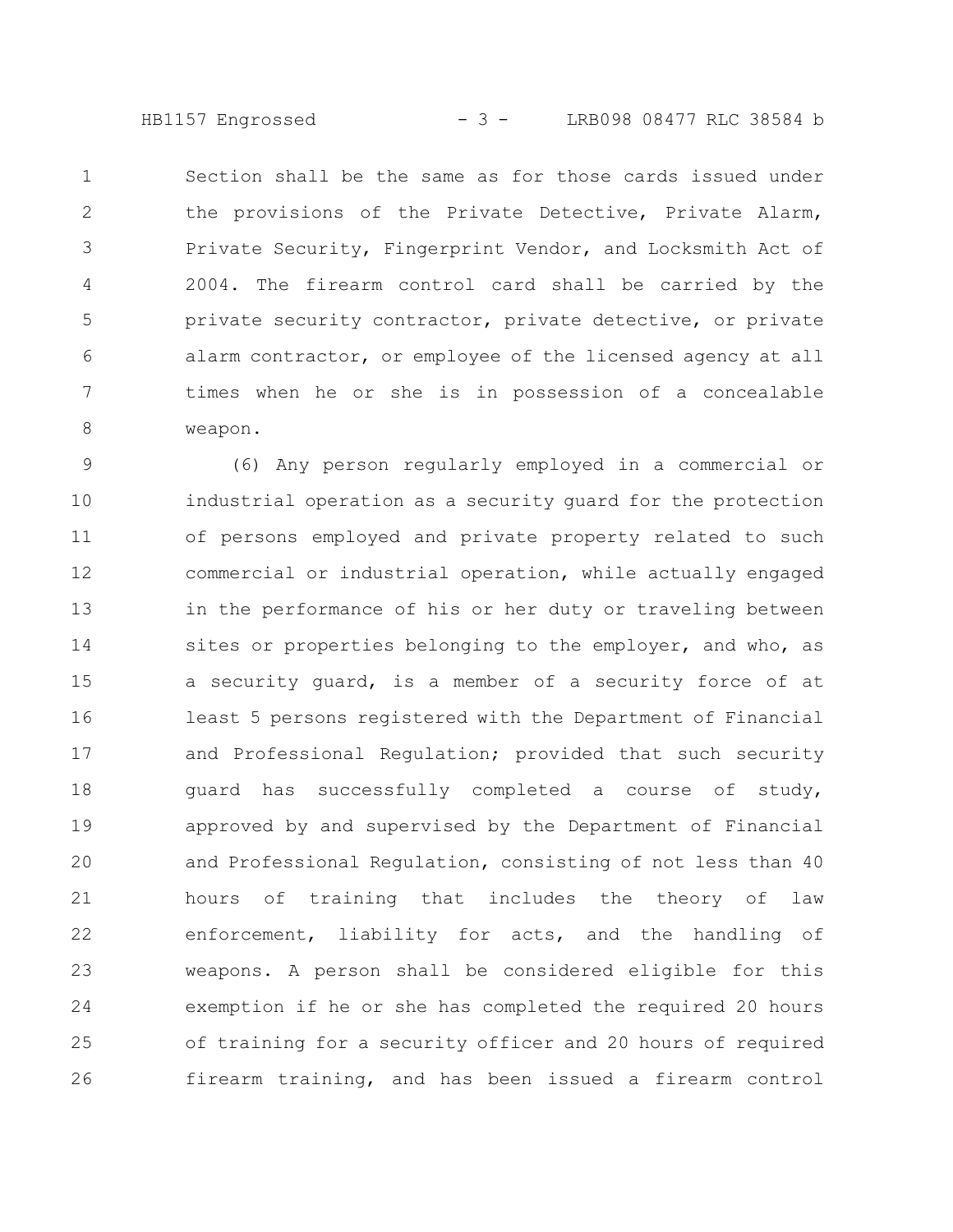HB1157 Engrossed - 4 - LRB098 08477 RLC 38584 b

card by the Department of Financial and Professional Regulation. Conditions for the renewal of firearm control cards issued under the provisions of this Section shall be the same as for those cards issued under the provisions of the Private Detective, Private Alarm, Private Security, Fingerprint Vendor, and Locksmith Act of 2004. The firearm control card shall be carried by the security guard at all times when he or she is in possession of a concealable weapon. 1 2 3 4 5 6 7 8 9

(7) Agents and investigators of the Illinois Legislative Investigating Commission authorized by the Commission to carry the weapons specified in subsections  $24-1$ (a)(3) and  $24-1$ (a)(4), while on duty in the course of any investigation for the Commission. 10 11 12 13 14

(8) Persons employed by a financial institution for the protection of other employees and property related to such financial institution, while actually engaged in the performance of their duties, commuting between their homes and places of employment, or traveling between sites or properties owned or operated by such financial institution, provided that any person so employed has successfully completed a course of study, approved by and supervised by the Department of Financial and Professional Regulation, consisting of not less than 40 hours of training which includes theory of law enforcement, liability for acts, and the handling of weapons. A person 15 16 17 18 19 20 21 22 23 24 25 26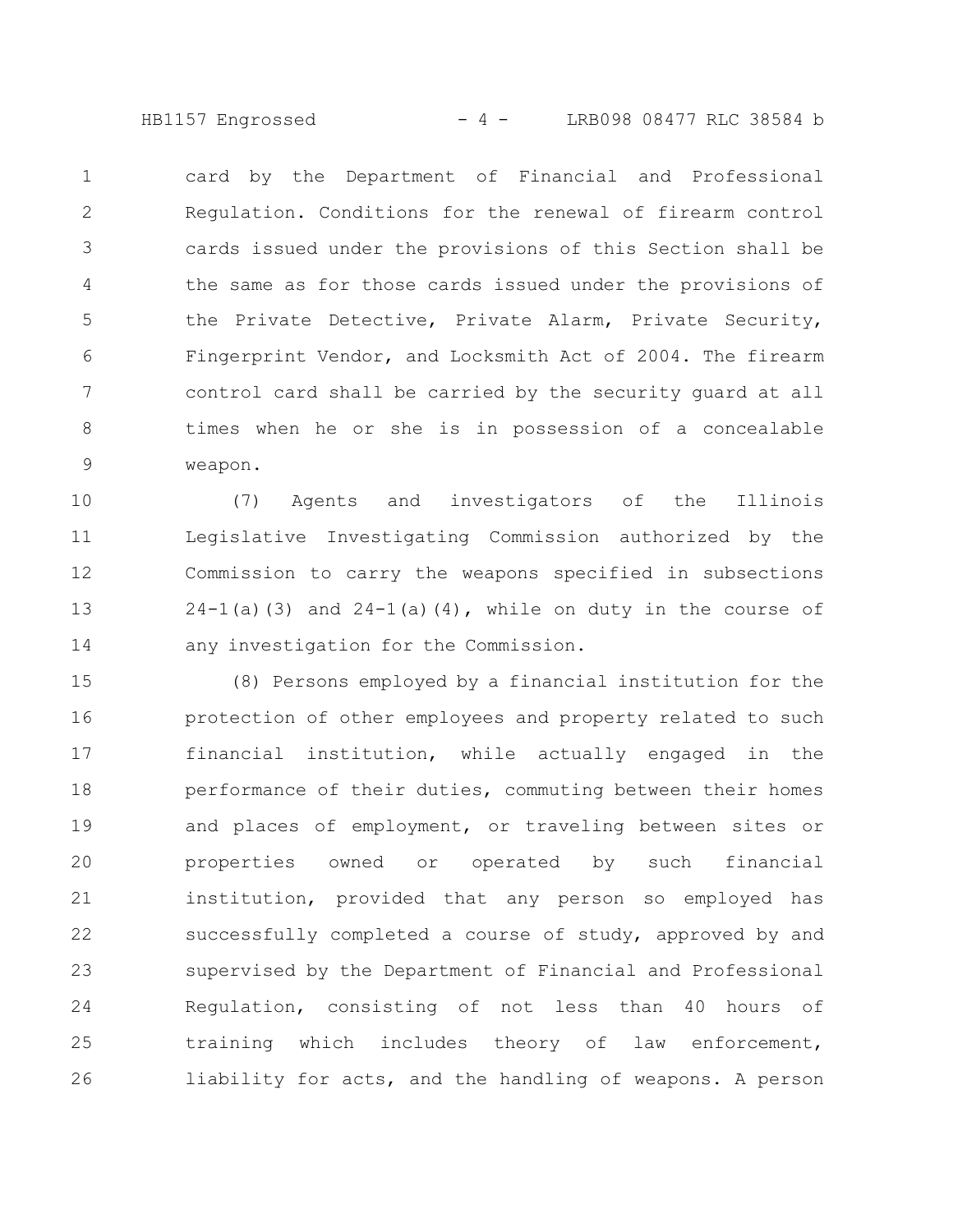HB1157 Engrossed - 5 - LRB098 08477 RLC 38584 b

shall be considered to be eligible for this exemption if he or she has completed the required 20 hours of training for a security officer and 20 hours of required firearm training, and has been issued a firearm control card by the Department of Financial and Professional Regulation. Conditions for renewal of firearm control cards issued under the provisions of this Section shall be the same as for those issued under the provisions of the Private Detective, Private Alarm, Private Security, Fingerprint Vendor, and Locksmith Act of 2004. Such firearm control card shall be carried by the person so trained at all times when such person is in possession of a concealable weapon. For purposes of this subsection, "financial institution" means a bank, savings and loan association, credit union or company providing armored car services. 1 2 3 4 5 6 7 8 9 10 11 12 13 14 15

(9) Any person employed by an armored car company to drive an armored car, while actually engaged in the performance of his duties. 16 17 18

(10) Persons who have been classified as peace officers pursuant to the Peace Officer Fire Investigation Act. 19 20

(11) Investigators of the Office of the State's Attorneys Appellate Prosecutor authorized by the board of governors of the Office of the State's Attorneys Appellate Prosecutor to carry weapons pursuant to Section 7.06 of the State's Attorneys Appellate Prosecutor's Act. 21 22 23 24 25

26

(12) Special investigators appointed by a State's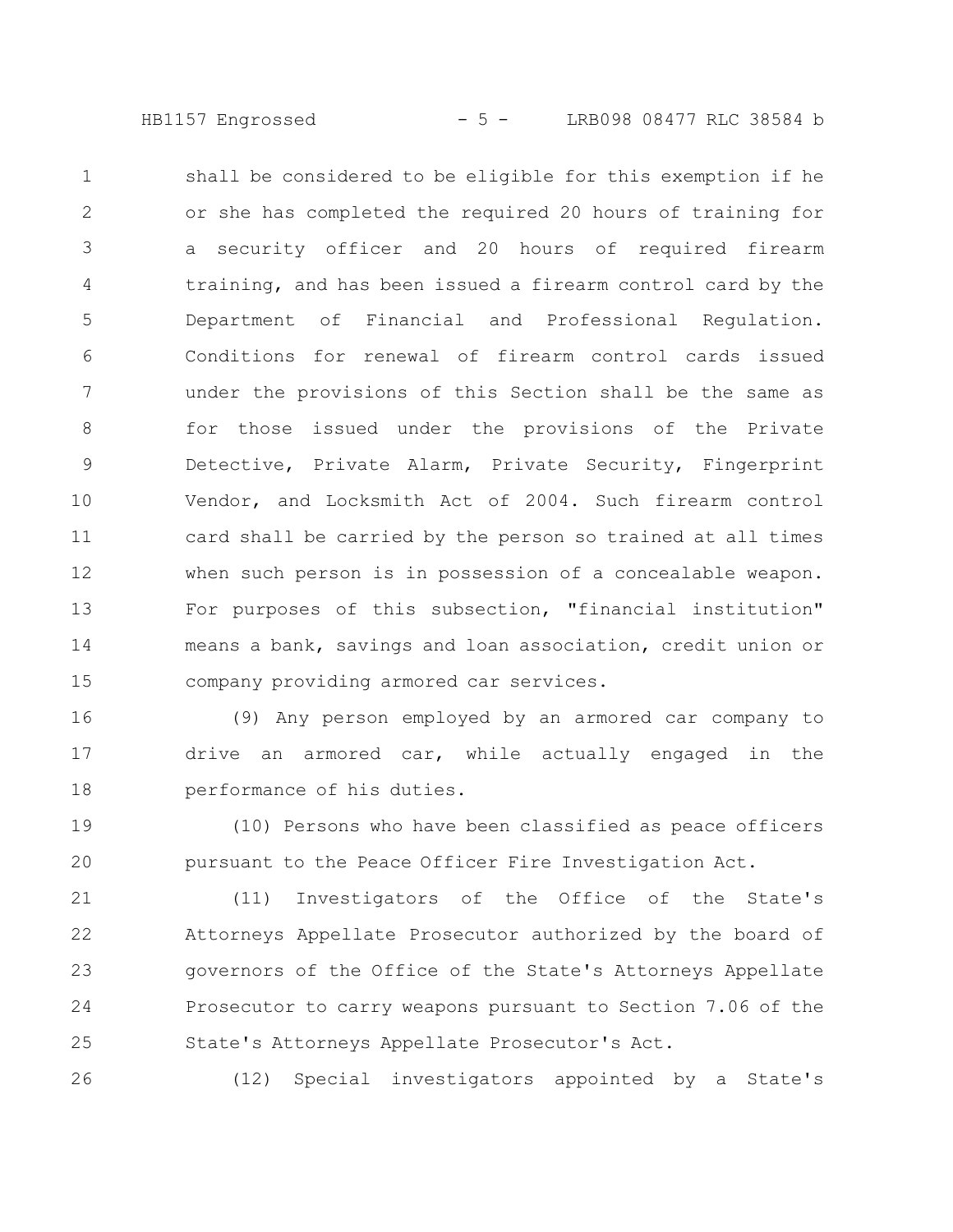HB1157 Engrossed - 6 - LRB098 08477 RLC 38584 b

1

Attorney under Section 3-9005 of the Counties Code.

(12.5) Probation officers while in the performance of their duties, or while commuting between their homes, places of employment or specific locations that are part of their assigned duties, with the consent of the chief judge of the circuit for which they are employed. 2 3 4 5 6

(13) Court Security Officers while in the performance of their official duties, or while commuting between their homes and places of employment, with the consent of the Sheriff. 7 8 9 10

(13.5) A person employed as an armed security guard at a nuclear energy, storage, weapons or development site or facility regulated by the Nuclear Regulatory Commission who has completed the background screening and training mandated by the rules and regulations of the Nuclear Regulatory Commission. 11 12 13 14 15 16

(14) Manufacture, transportation, or sale of weapons to persons authorized under subdivisions (1) through (13.5) of this subsection to possess those weapons. 17 18 19

(b) Subsections  $24-1$  (a) (4) and  $24-1$  (a) (10) and Section 24-1.6 do not apply to or affect any of the following: 20 21

(1) Members of any club or organization organized for the purpose of practicing shooting at targets upon established target ranges, whether public or private, and patrons of such ranges, while such members or patrons are using their firearms on those target ranges. 22 23 24 25 26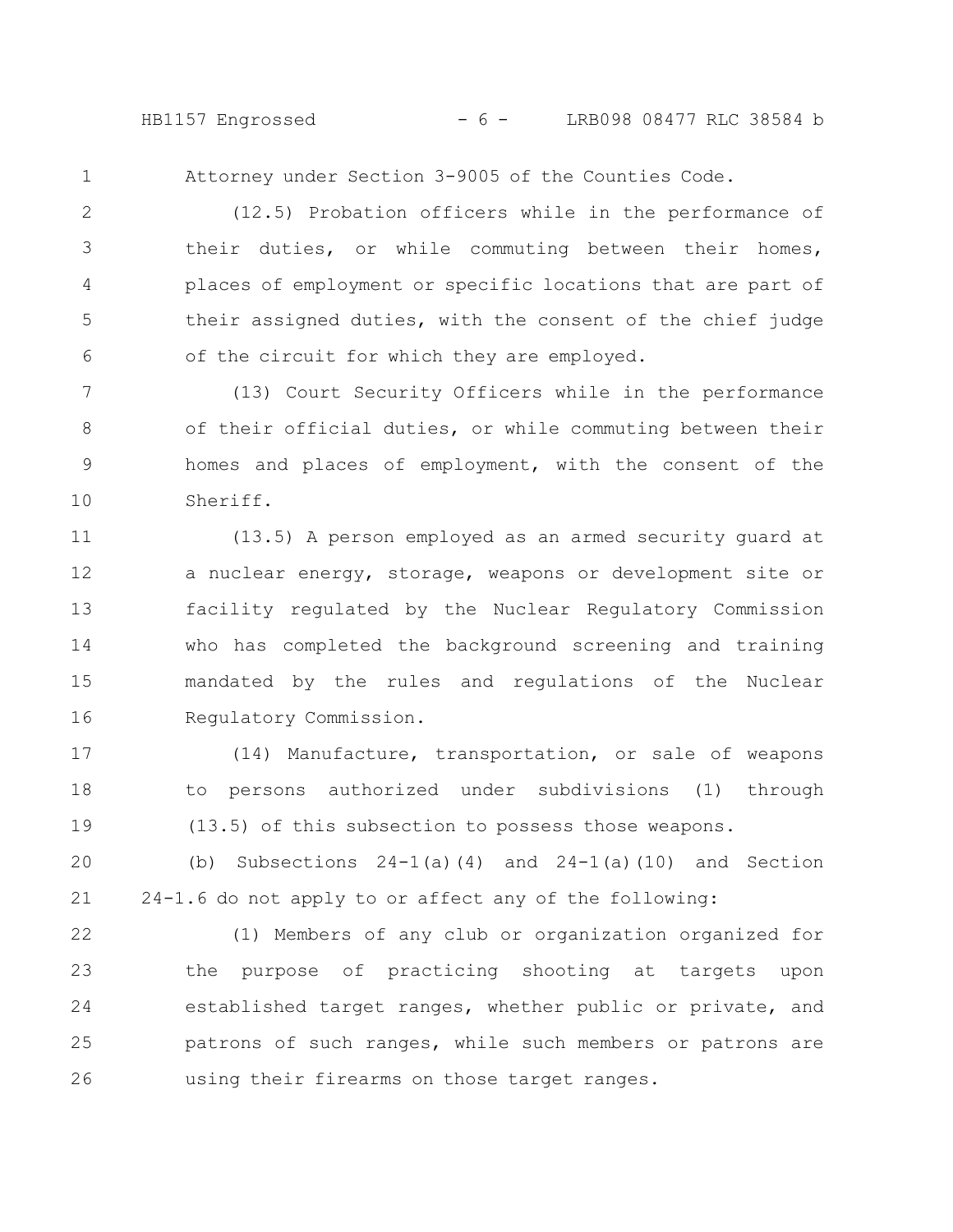4

5

## HB1157 Engrossed - 7 - LRB098 08477 RLC 38584 b

(2) Duly authorized military or civil organizations while parading, with the special permission of the Governor. 1 2 3

(3) Hunters, trappers or fishermen with a license or permit while engaged in hunting, trapping or fishing.

(4) Transportation of weapons that are broken down in a non-functioning state or are not immediately accessible. 6 7

(5) Carrying or possessing any pistol, revolver, stun gun or taser or other firearm on the land or in the legal dwelling of another person as an invitee with that person's permission. 8 9 10 11

(c) Subsection 24-1(a)(7) does not apply to or affect any of the following: 12 13

(1) Peace officers while in performance of their official duties. 14 15

(2) Wardens, superintendents and keepers of prisons, penitentiaries, jails and other institutions for the detention of persons accused or convicted of an offense. 16 17 18

(3) Members of the Armed Services or Reserve Forces of the United States or the Illinois National Guard, while in the performance of their official duty. 19 20 21

(4) Manufacture, transportation, or sale of machine guns to persons authorized under subdivisions (1) through (3) of this subsection to possess machine guns, if the machine guns are broken down in a non-functioning state or are not immediately accessible. 22 23 24 25 26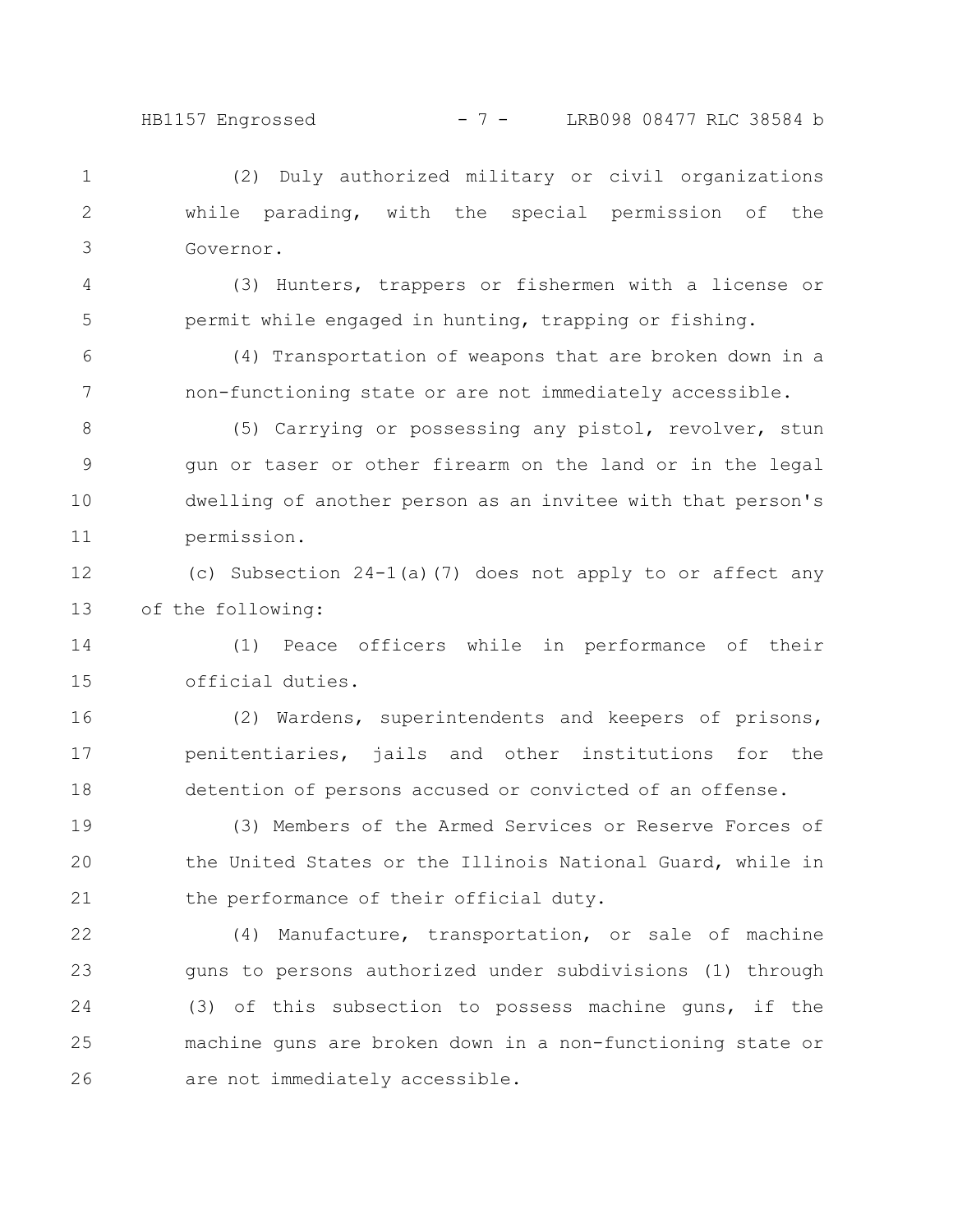HB1157 Engrossed - 8 - LRB098 08477 RLC 38584 b

(5) Persons licensed under federal law to manufacture any weapon from which 8 or more shots or bullets can be discharged by a single function of the firing device, or ammunition for such weapons, and actually engaged in the business of manufacturing such weapons or ammunition, but only with respect to activities which are within the lawful scope of such business, such as the manufacture, transportation, or testing of such weapons or ammunition. This exemption does not authorize the general private possession of any weapon from which 8 or more shots or bullets can be discharged by a single function of the firing device, but only such possession and activities as are within the lawful scope of a licensed manufacturing business described in this paragraph. 1 2 3 4 5 6 7 8 9 10 11 12 13 14

During transportation, such weapons shall be broken down in a non-functioning state or not immediately accessible. 15 16 17

(6) The manufacture, transport, testing, delivery, transfer or sale, and all lawful commercial or experimental activities necessary thereto, of rifles, shotguns, and weapons made from rifles or shotguns, or ammunition for such rifles, shotguns or weapons, where engaged in by a person operating as a contractor or subcontractor pursuant to a contract or subcontract for the development and supply of such rifles, shotguns, weapons or ammunition to the United States government or any branch of the Armed Forces 18 19 20 21 22 23 24 25 26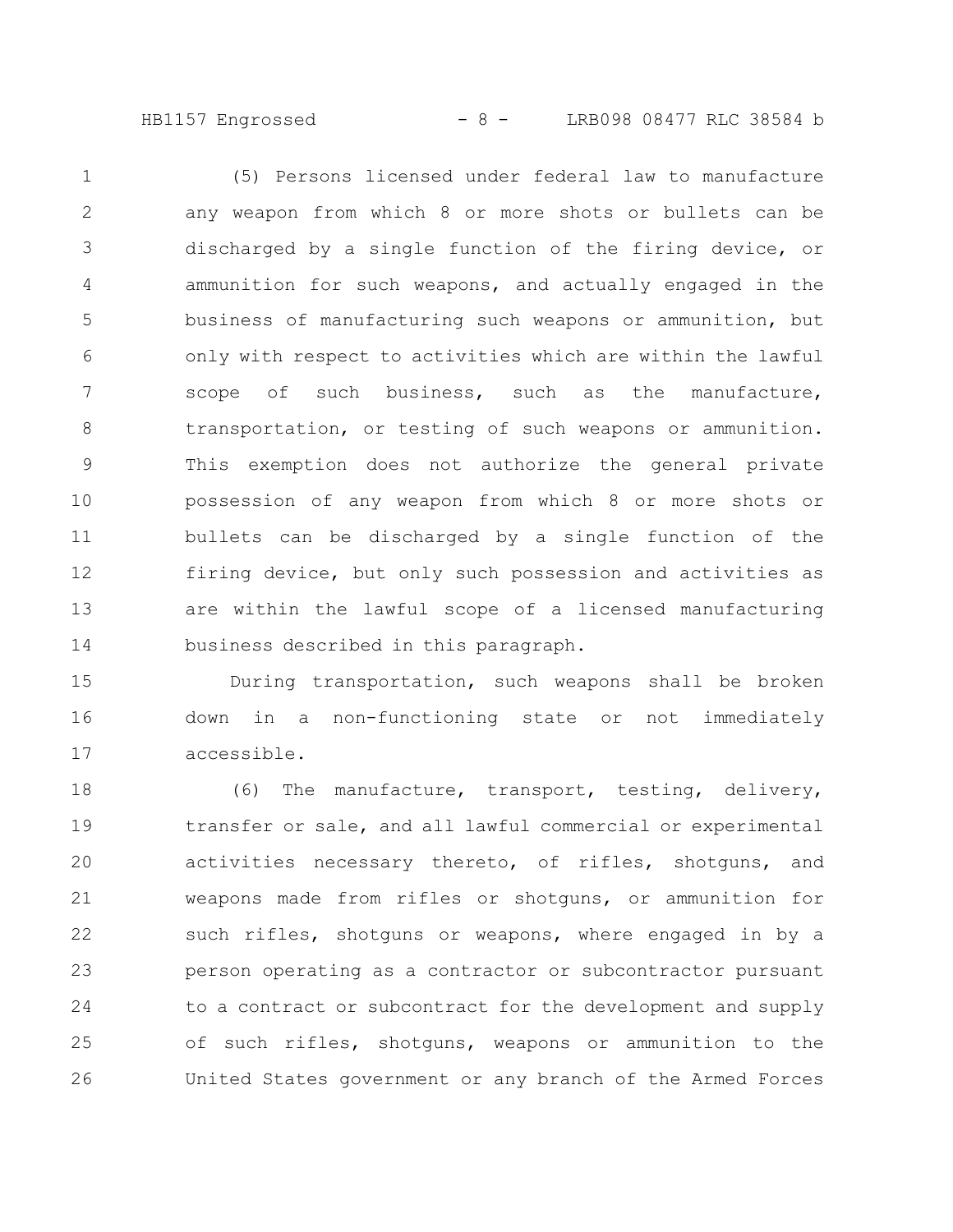HB1157 Engrossed - 9 - LRB098 08477 RLC 38584 b

1 2

26

of the United States, when such activities are necessary and incident to fulfilling the terms of such contract.

The exemption granted under this subdivision (c)(6) shall also apply to any authorized agent of any such contractor or subcontractor who is operating within the scope of his employment, where such activities involving such weapon, weapons or ammunition are necessary and incident to fulfilling the terms of such contract. 3 4 5 6 7 8

During transportation, any such weapon shall be broken down in a non-functioning state, or not immediately accessible. 9 10 11

(7) A person possessing a rifle with a barrel or barrels less than 16 inches in length if: (A) the person has been issued a Curios and Relics license from the U.S. Bureau of Alcohol, Tobacco, Firearms and Explosives; or (B) the person is an active member of a bona fide, nationally recognized military re-enacting group and the modification is required and necessary to accurately portray the weapon for historical re-enactment purposes; the re-enactor is in possession of a valid and current re-enacting group membership credential; and the overall length of the weapon as modified is not less than 26 inches. 12 13 14 15 16 17 18 19 20 21 22

During transportation, any such weapon shall be broken down in a non-functioning state, or not immediately accessible. 23 24 25

(d) Subsection 24-1(a)(1) does not apply to the purchase,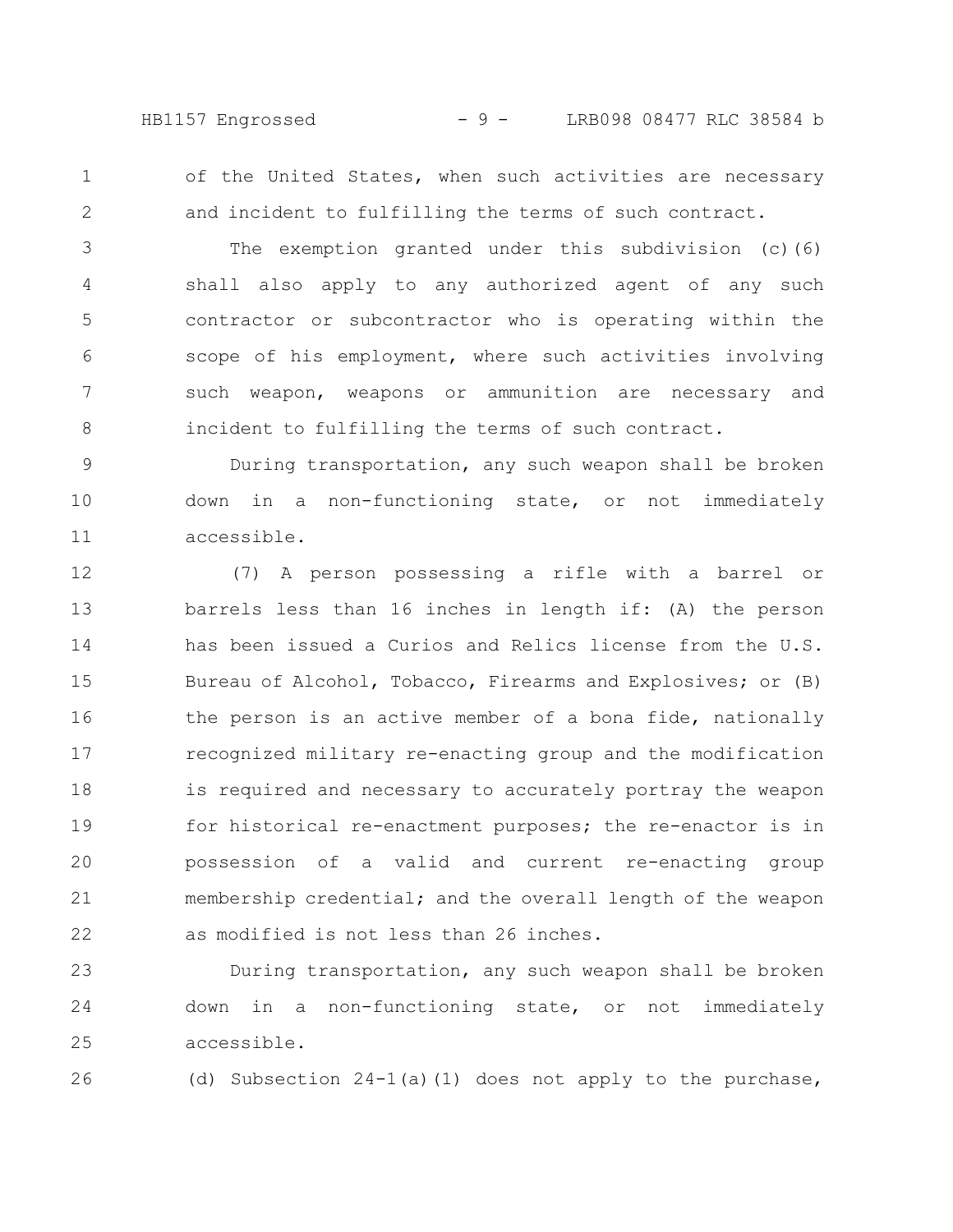HB1157 Engrossed - 10 - LRB098 08477 RLC 38584 b

possession or carrying of a black-jack or slung-shot by a peace officer. 1 2

(e) Subsection 24-1(a)(8) does not apply to any owner, manager or authorized employee of any place specified in that subsection nor to any law enforcement officer. 3 4 5

(f) Subsection  $24-1$  (a)(4) and subsection  $24-1$  (a)(10) and Section 24-1.6 do not apply to members of any club or organization organized for the purpose of practicing shooting at targets upon established target ranges, whether public or private, while using their firearms on those target ranges. 6 7 8 9 10

(g) Subsections  $24-1$  (a) (11) and  $24-3.1$  (a) (6) do not apply to: 11 12

(1) Members of the Armed Services or Reserve Forces of the United States or the Illinois National Guard, while in the performance of their official duty. 13 14 15

(2) Bonafide collectors of antique or surplus military ordinance. 16 17

(3) Laboratories having a department of forensic ballistics, or specializing in the development of ammunition or explosive ordinance. 18 19 20

(4) Commerce, preparation, assembly or possession of explosive bullets by manufacturers of ammunition licensed by the federal government, in connection with the supply of those organizations and persons exempted by subdivision (g)(1) of this Section, or like organizations and persons outside this State, or the transportation of explosive 21 22 23 24 25 26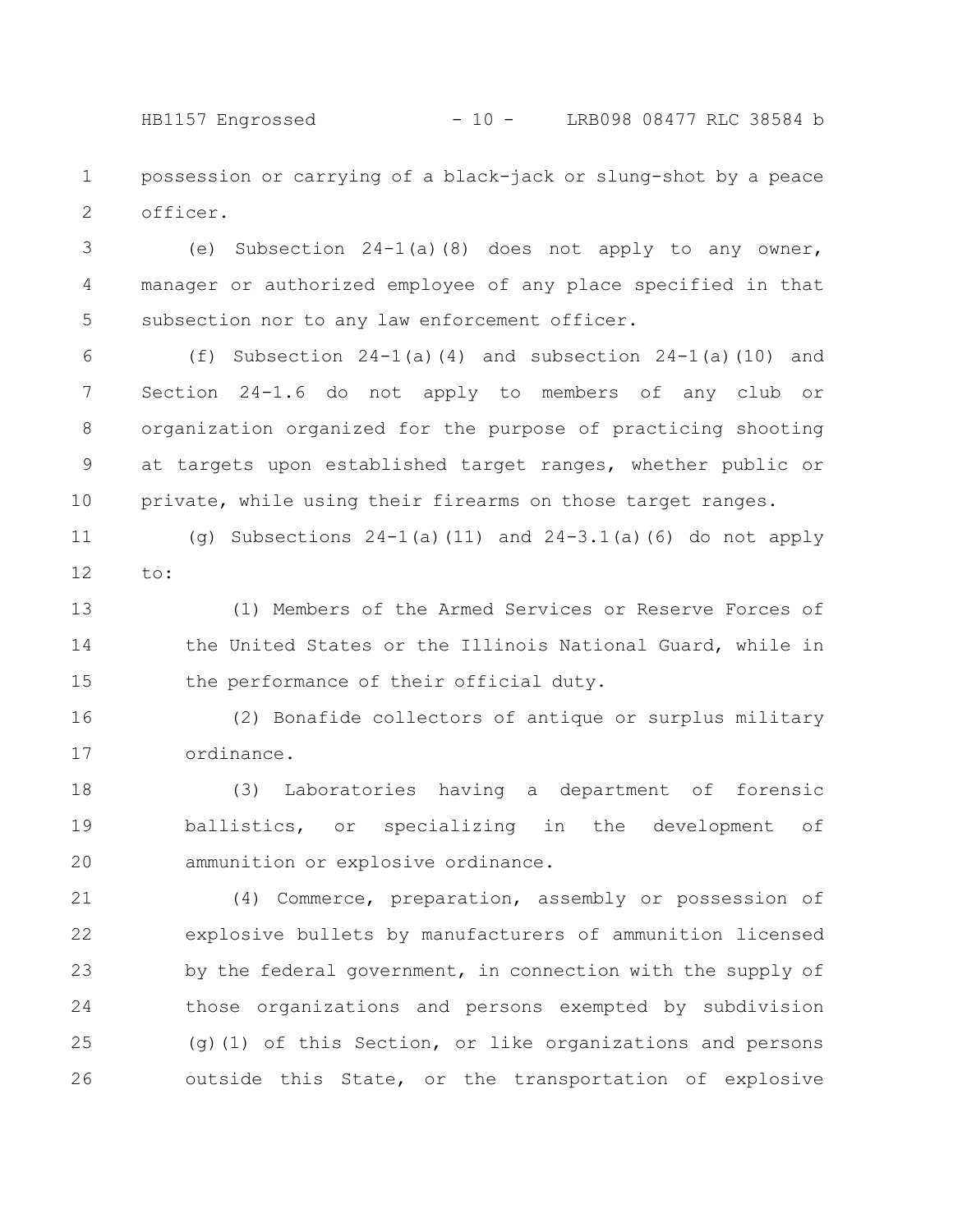HB1157 Engrossed - 11 - LRB098 08477 RLC 38584 b

bullets to any organization or person exempted in this Section by a common carrier or by a vehicle owned or leased by an exempted manufacturer. 1 2 3

 $(q-5)$  Subsection 24-1(a)(6) does not apply to or affect persons licensed under federal law to manufacture any device or attachment of any kind designed, used, or intended for use in silencing the report of any firearm, firearms, or ammunition for those firearms equipped with those devices, and actually engaged in the business of manufacturing those devices, firearms, or ammunition, but only with respect to activities that are within the lawful scope of that business, such as the manufacture, transportation, or testing of those devices, firearms, or ammunition. This exemption does not authorize the general private possession of any device or attachment of any kind designed, used, or intended for use in silencing the report of any firearm, but only such possession and activities as are within the lawful scope of a licensed manufacturing business described in this subsection (g-5). During transportation, these devices shall be detached from any weapon or not immediately accessible. 4 5 6 7 8 9 10 11 12 13 14 15 16 17 18 19 20

(g-6) Subsections 24-1(a)(4) and 24-1(a)(10) and Section 24-1.6 do not apply to or affect any parole agent or parole supervisor who meets the qualifications and conditions prescribed in Section 3-14-1.5 of the Unified Code of Corrections. 21 22 23 24 25

26

(g-7) Subsection 24-1(a)(6) does not apply to a peace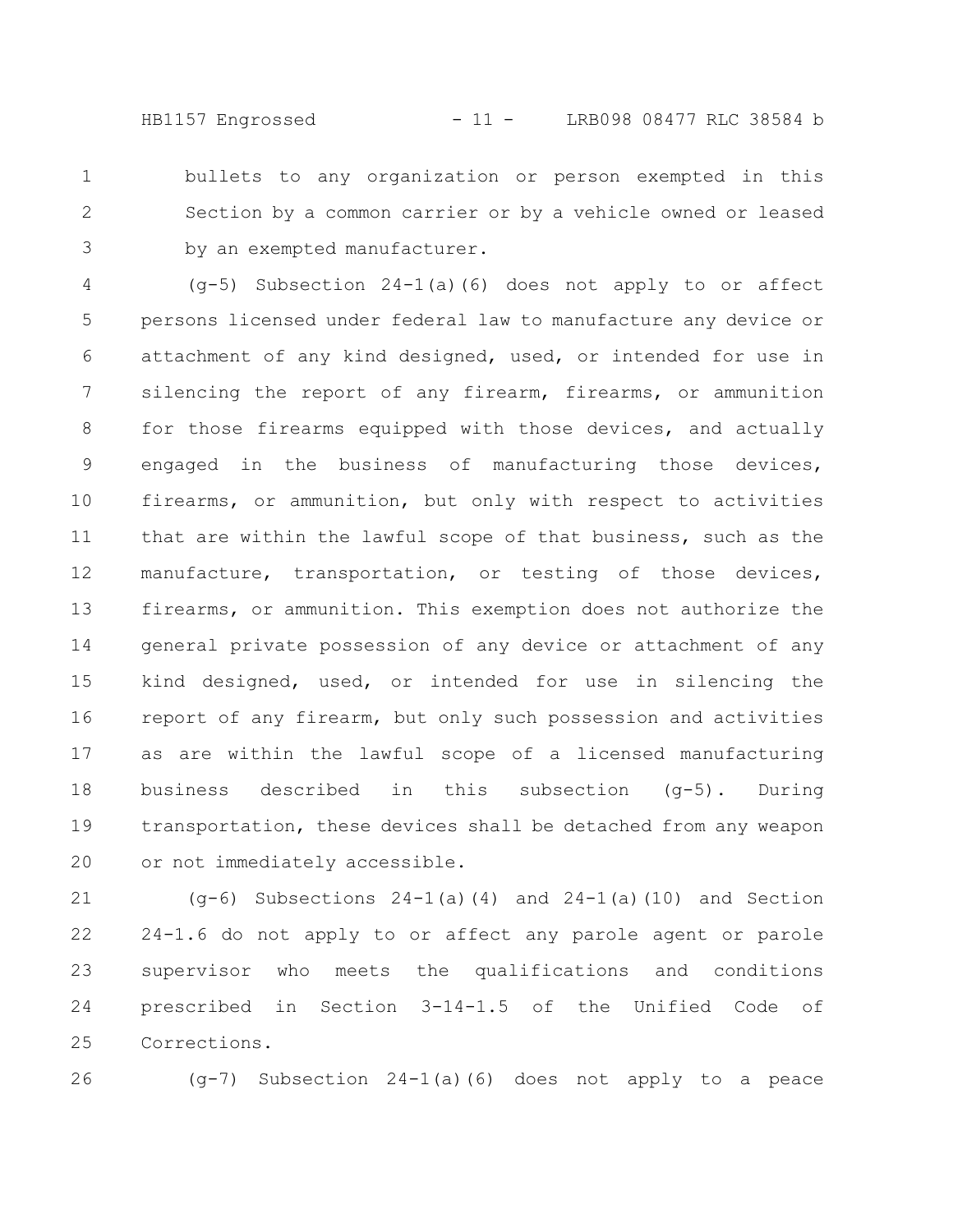HB1157 Engrossed - 12 - LRB098 08477 RLC 38584 b

officer while serving as a member of a tactical response team or special operations team. A peace officer may not personally own or apply for ownership of a device or attachment of any kind designed, used, or intended for use in silencing the report of any firearm. These devices shall be owned and maintained by lawfully recognized units of government whose duties include the investigation of criminal acts. 1 2 3 4 5 6 7

 $(q-10)$  Subsections  $24-1(a)(4)$ ,  $24-1(a)(8)$ , and  $24-1$ (a)(10), and Sections  $24-1.6$  and  $24-3.1$  do not apply to an athlete's possession, transport on official Olympic and Paralympic transit systems established for athletes, or use of competition firearms sanctioned by the International Olympic Committee, the International Paralympic Committee, the International Shooting Sport Federation, or USA Shooting in connection with such athlete's training for and participation in shooting competitions at the 2016 Olympic and Paralympic Games and sanctioned test events leading up to the 2016 Olympic and Paralympic Games. 8 9 10 11 12 13 14 15 16 17 18

(h) An information or indictment based upon a violation of any subsection of this Article need not negative any exemptions contained in this Article. The defendant shall have the burden of proving such an exemption. 19 20 21 22

(i) Nothing in this Article shall prohibit, apply to, or affect the transportation, carrying, or possession, of any pistol or revolver, stun gun, taser, or other firearm consigned to a common carrier operating under license of the State of 23 24 25 26